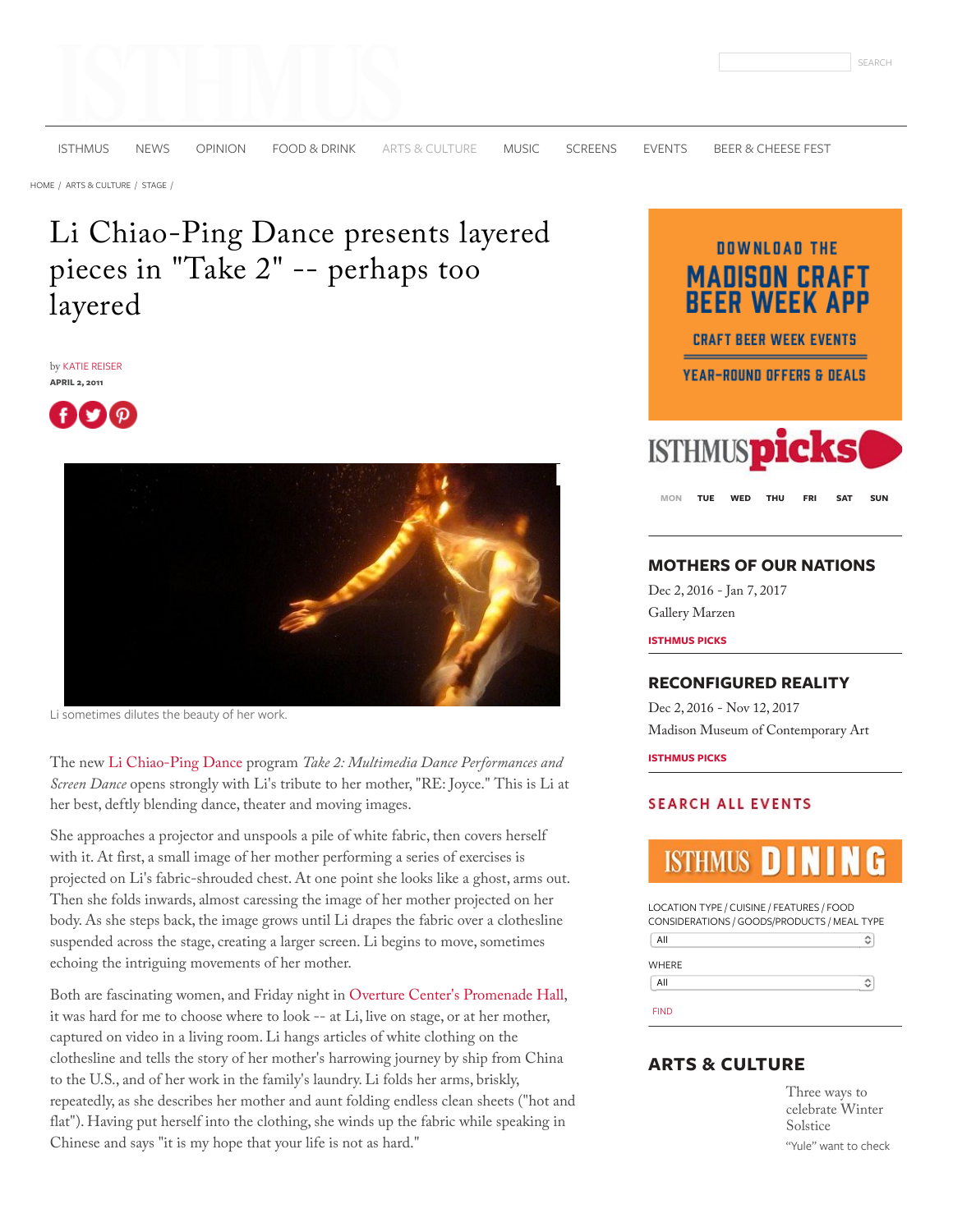There is a lot going on in this show, which includes two films. I wished the evening's layered pieces had been stripped a bit barer. By trying to do so much, Li sometimes dilutes the beauty of her own work.

"Lessons in Flying," with dancers from UW-Madison, is a little uneven, and some of the young dancers seem a bit tentative in their performances. A few who have words to speak sometimes sound stilted. Still, Li is never lacking for ideas. Sometimes the piece makes me think, "clever": the dancers push around child-sized wooden chairs, or play spirited games inspired by Red Rover and Ghosts in the Graveyard. Occasionally the piece makes me think, "everything but the kitchen sink": ukulele, martial-arts guest star, pajama costumes.

Rachel Krinsky performs the solo "Grafting," which Li originally created for herself after a car accident left her with a serious ankle injury. Krinsky is boxed in by four long tubes of harsh fluorescent lights. She wears a plain black costume, which surprised me with its sexy back view. She begins by swinging her arms, pushing them through space while her feet are firmly planted. She then steps out, one hand fluttering like a propeller. She does a series of plies and plays with gravity, the tension in her body making this most basic movement fresh as she quickly pulls herself up, then settles back down. Krinsky is a cool customer here, determined and authoritative. When the piece closes, her face is frozen in a howling grimace.

I have seen and enjoyed Li's piece "Shifting Ground" before. Incorporating stories from survivors of California's 1989 Loma Pietro earthquake, Li makes a collage of art forms, using dance, spoken word, seismic video images from Daniel Feiler, and compelling original music from Tim Russell. The trio of dancers (Robin Baartman, Emily Miller and Liz Sexe) are all in white. They circle the stage, running both frontwards and backwards, sometimes at a casual gait, sometimes at a frenzied pace. They explore shifts in weight and balance, and all are proficient at Li's demanding floor work and quicksilver changes in direction. My favorite moments come when words are projected onto the floor and the dancers roll back and forth across them. When their bodies rise up, the words are projected onto their white costumes, and they struggle to regain their firm footing on earth.

The premiere of "Hado," inspired by the book *The Secret Life of Water*, brings together dancers from Li's company with community dancers of various ages and experience, to celebrate and explore water. Matthew Antaky's lovely lighting gives the stage a shimmery, undulating quality. Li comes up with some wonderful movement here for herself and her company members. When they danced to Franois Couperin's music, I was enthralled and satisfied.

Miller and Krinsky are teamed, and they share a direct, unaffected approach to movement that is contrasted by Sexe's delicacy. In finding movement for everyone to share, though, Li creates something of the feel of a maypole dance, as the performers wind themselves around each other, then form concentric circles. The piece closes with the cast forming two long lines. Dancers pass water to each other by pouring it (sometimes pink, sometimes clear) into glasses.

Two films punctuate the evening. First, "Circling," from Douglas Rosenberg, has the camera swirling above Sally Gross, prone on a wood floor or sitting between two musicians. She strides through the snow with determined steps, and we see her in the woods in warmer weather, delicately bringing a hand up to her collar bone, then walking toward one of the cellists.

Later, "Water's Edge," from Li, intercuts footage of dancers underwater, clouds of gauzy fabric coiling around them, with figures in a clearing in the woods, dancing in the melting snow. The image of Susan Lee is reflected upside down on a pond,



out these three local events that celebrate Winter Solstice, the longest night of the year. [more](http://isthmus.com/arts/three-ways-to-celebrate-winter-solstice/) **[BY](http://isthmus.com/arts) [JERI CASPE](http://isthmus.com/topics/jeri-casper/)[R](http://isthmus.com/arts)** | DEC 12, 2016 | **ARTS &**

#### **CULTURE**



[Weird, wonderful](http://isthmus.com/arts/stage/john-waters-christmas-barrymore/) Waters

Isthmus talks to cult filmmaker and author John Waters in advance of "A John Waters Christmas" at

the Barrymore Theatre. [more](http://isthmus.com/arts/stage/john-waters-christmas-barrymore/) **BY [CRAIG JOHNSON](http://isthmus.com/topics/craig-johnson/)** | DEC 8, 2016 | **[STAGE](http://isthmus.com/arts/stage)**



Isthmus Picks [Playlist \(Dec. 8-15,](http://isthmus.com/music/picks-playlists/isthmus-picks-playlist-dec-8-15-2016/) 2016)

Enjoy a compilation of selected tracks by artists playing shows we're excited about in

Madison during the week of Dec. 8-15, 2016. [more](http://isthmus.com/music/picks-playlists/isthmus-picks-playlist-dec-8-15-2016/) **BY [ISTHMUS STAFF](http://isthmus.com/topics/isthmus-staff/)** | DEC 8, 2016 | **[PICKS PLAYLISTS](http://isthmus.com/music/picks-playlists)**

# **ISTHMUS Newsletters**

|                      | ×<br>indicates required |
|----------------------|-------------------------|
| <b>EMAIL ADDRESS</b> |                         |
|                      | sk.                     |
|                      |                         |

 **ISTHMUS ON TAP** What's happening this weekend

 **ISTHMUS EVENTS** Bringing you the fun around town

 **MADISON CRAFT BEER WEEK** A celebration of great beer

**SUBSCRIBE**